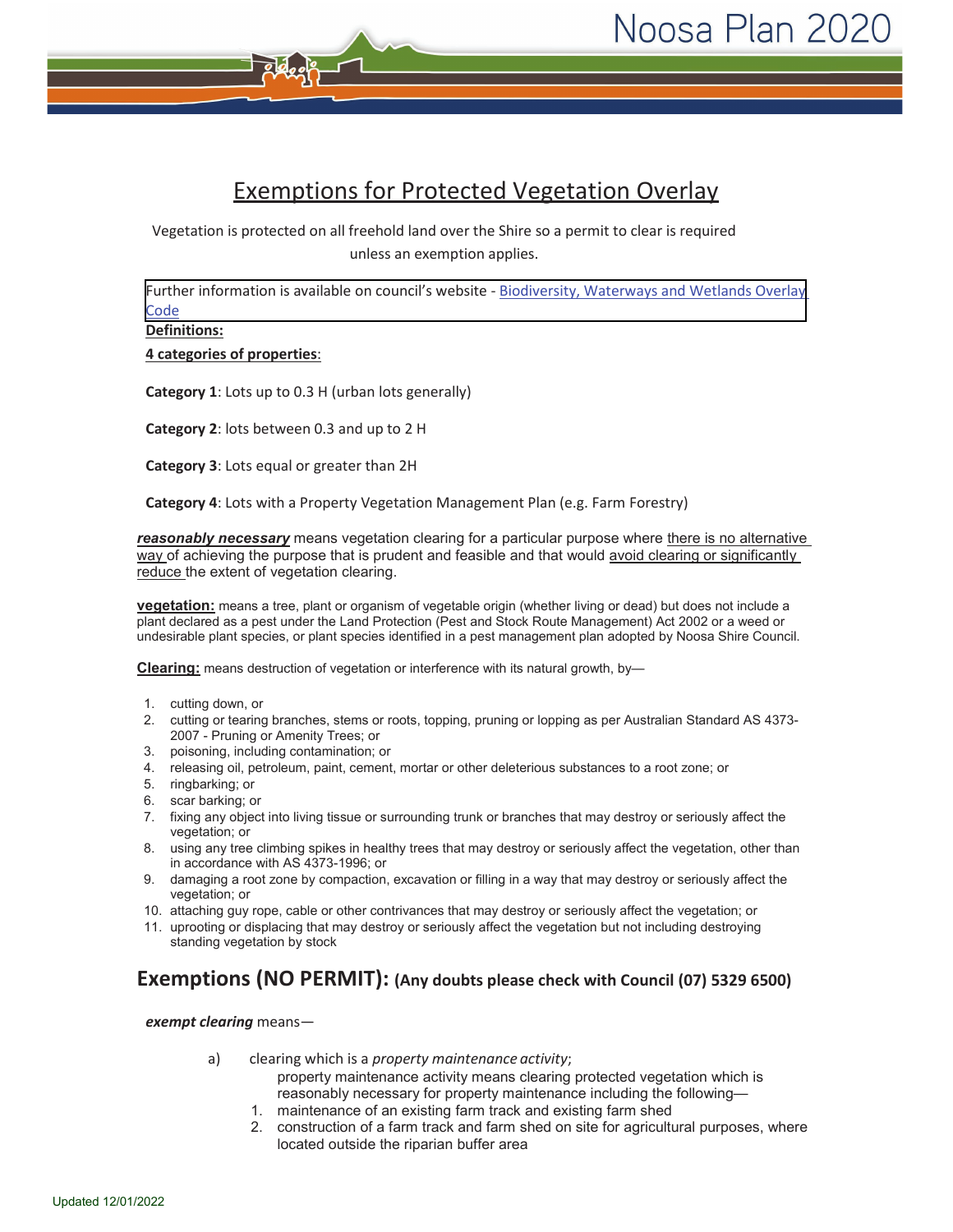- 3. construction of a new fence for a width of 5 metres either side the fence line, where outside a riparian buffer area
- 4. maintenance of crops
- 5. slashing of grass
- 6. harvesting of crops
- 7. maintenance of pasture and cleared land areas
- 8. pruning, felling and clearing of orchard vegetation species
- 9. surveying purposes
- 10. collection of firewood for non-commercial purposes
- 11. removal of a pest plant species
- 12. any other maintenance activity specified in a property vegetation management plan\*.
- b) clearing which is *reasonably necessary* for emergency access or work or is immediately required in response to an accident or emergency;
- c) clearing on a category 4 lot identified as exempt clearing for a property
- d) vegetation management plan prepared and approved in accordance with Local Law No. 10 (Vegetation Management);
- e) clearing which is reasonably necessary for carrying out work that is
	- 1. authorised or required under an Act, regulation or local law; or
	- 2. specified in a notice given by the local government or another regulatory authority;
- f) clearing in accordance with a development approval;
- g) clearing on a category 1 lot, where  $-$ 
	- 1. the vegetation is within three (3) metres of an existing building or class 10 structure; and
	- 2. the clearing is *reasonably necessary* for access to the building or class 10 structure or has been approved in a landscape plan; and
	- 3. the vegetation is not otherwise required to be retained in accordance with a development approval;
- h) clearing on a category 2 or 3 lot, where
	- 1. the vegetation is within ten (10) metres of an existing building or class 10 structure; and
	- 2. the clearing is *reasonably necessary* for access to the building or class 10 structure or has been approved in a landscape plan; and
	- 3. the vegetation is not otherwise required to be retained in accordance with a development approval;
- i) clearing on a category 3 or 4 lot greater than ten (10) hectares in area, where  $-$ 
	- 1. the vegetation is within 30 metres of a building or within ten (10) metres of a class 10 structure; and
	- 2. the clearing is *reasonably necessary* for the control of fire risk to the building or class 10 structure; and
	- 3. the vegetation is not otherwise required to be retained in accordance witha development approval;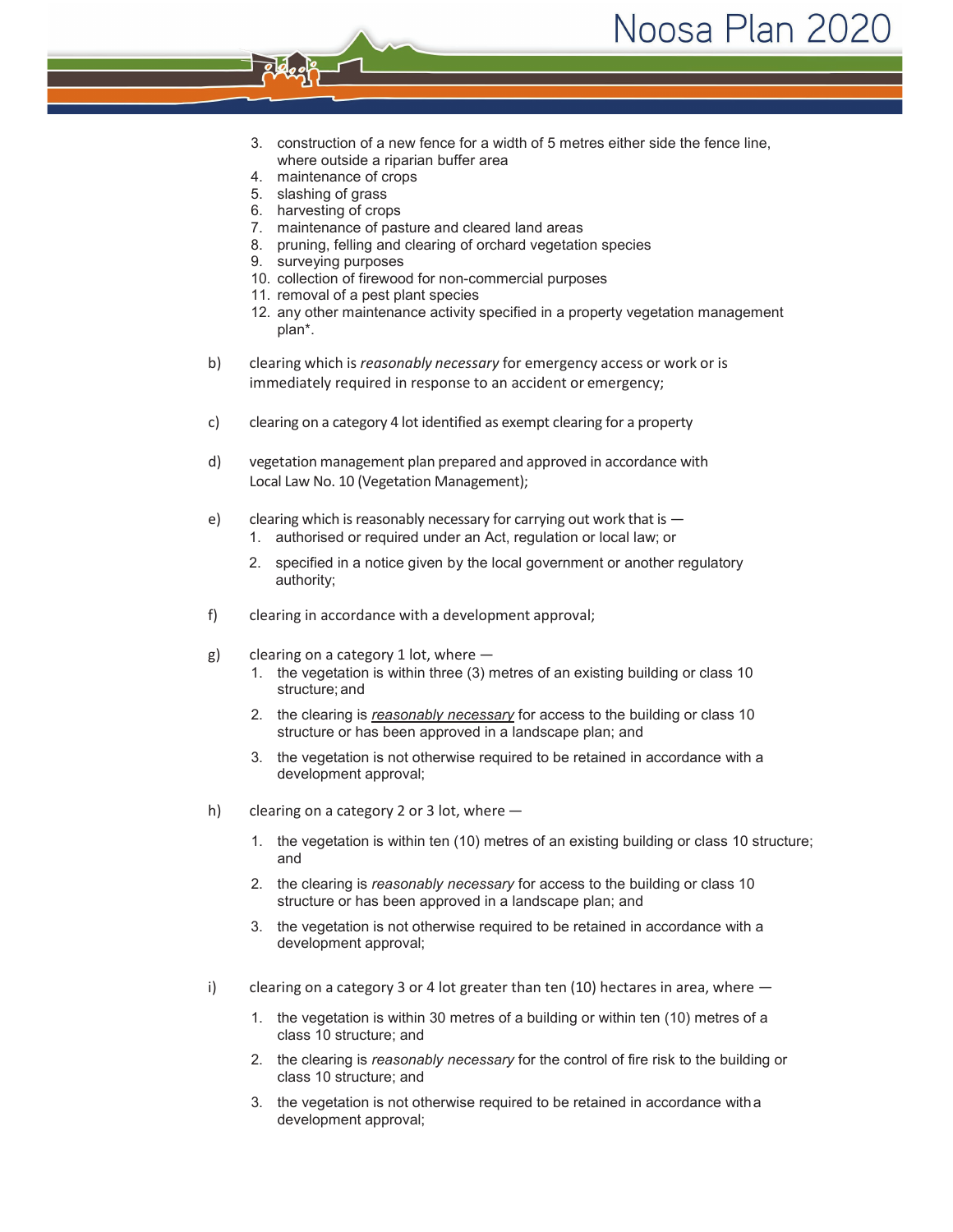- j) clearing vegetation within the path of a utility service;
- k) clearing on a category 1, 2 or 3 lot, where the clearing  $-$ 
	- 1. is pruning of native vegetation for the purpose of tree maintenance or hazard management; and
	- 2. results in no more than 20% loss of the live canopy volume of a tree within a 12 month period; and
	- 3. does not involve *lopping* or *topping*;
- l) clearing on a category 1, 2 or 3 lot, where the clearing is to vegetation that is *regrowth* - any *vegetation* that is less than seven (7) years of age:

other than the following -

- 1. vegetation in an area identified as a landslide hazard area on a [Landslide Hazard Overlay](https://noo-prod-icon.saas.t1cloud.com/Pages/Plan/Book.aspx?exhibit=Current) map;
- 2. vegetation which is an endangered, vulnerable and near threatened plant as defined by the *Nature Conservation (Wildlife) Regulation 2006*;
- 3. vegetation which is critically endangered or vulnerable flora as defined bythe *Commonwealth Environment Protection and Biodiversity Conservation Act 1999*;
- 4. *heathland*;
- 5. *riparian vegetation*;
- 6. vegetation in a critical habitat under the Natural Conservation Act 1992;
- 7. vegetation in an area that has been cleared in contravention of a local law including the *former local law*;
- m) clearing on land that is identified as an agricultural land conservation area identified on the [Strategic Framework Map 2 \(Economy and Employment](https://noo-prod-icon.saas.t1cloud.com/Pages/Plan/Book.aspx?exhibit=Current));
- n) clearing in the course of a *fire management activity* (use of fire for wild fire risk management);
- o) clearing in the course of a *forest practice* (same meaning in *Planning Act 2016*);

*\**property vegetation management plans were made under the former local law for vegetation management on a lot and expire once ownership of the lot changes.

*Editor's Note—Section 20A of Schedule 6 of the Planning Regulation 2017 provides exemptions for firebreaks or fire management lines. Operational works for necessary firebreaks or fire management lines is accepted development, subject to requirements specified in Section 20A.*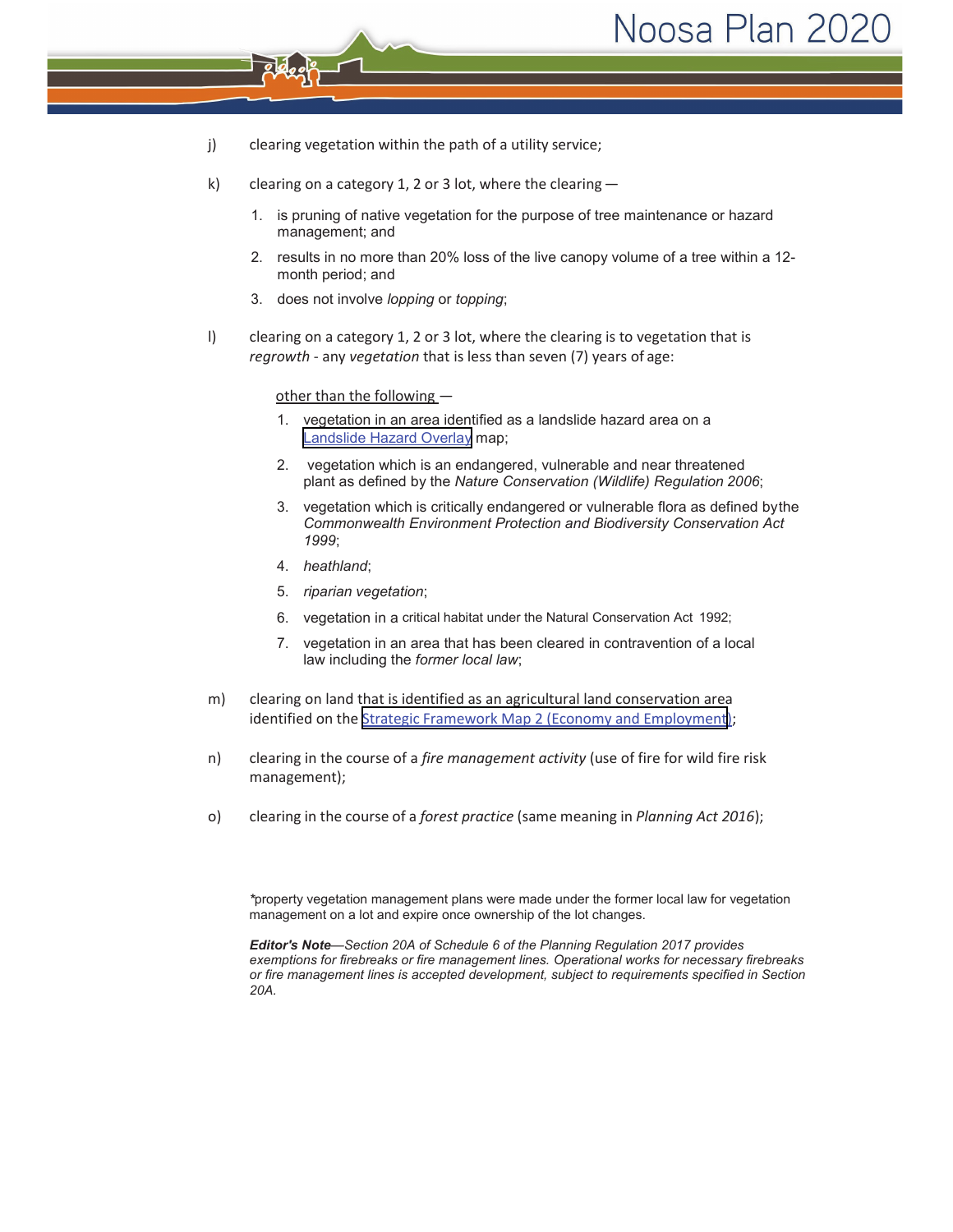#### SC6.3.5 **Undesirable Plant Species**

 $(1)$ There are a number of plants that should not be planted due to their undesirable characteristics. Such characteristics include:

- $(a)$ invasive habits
- $(b)$ potential to become bushland weeds
- $(c)$ uncontrollable growth characteristics
- $(d)$ environmental impact on other native species
- $(e)$ maintenance difficulty
- $(f)$ displacement of natural landscape character
- Listed below in Table SC6.3.5.1 are species that are not acceptable for inclusion in landscape plans that require Council  $(2)$ approval, and their use elsewhere is discouraged. Those species marked with an asterisk (\*) are highly invasive through vegetative reproduction and rampant growth habit. They should be removed where possible and should NEVER be disposed of as garden waste in bushland.

#### **Table SC6.3.5.1 Undesirable Plant Species**

**Botanical Name**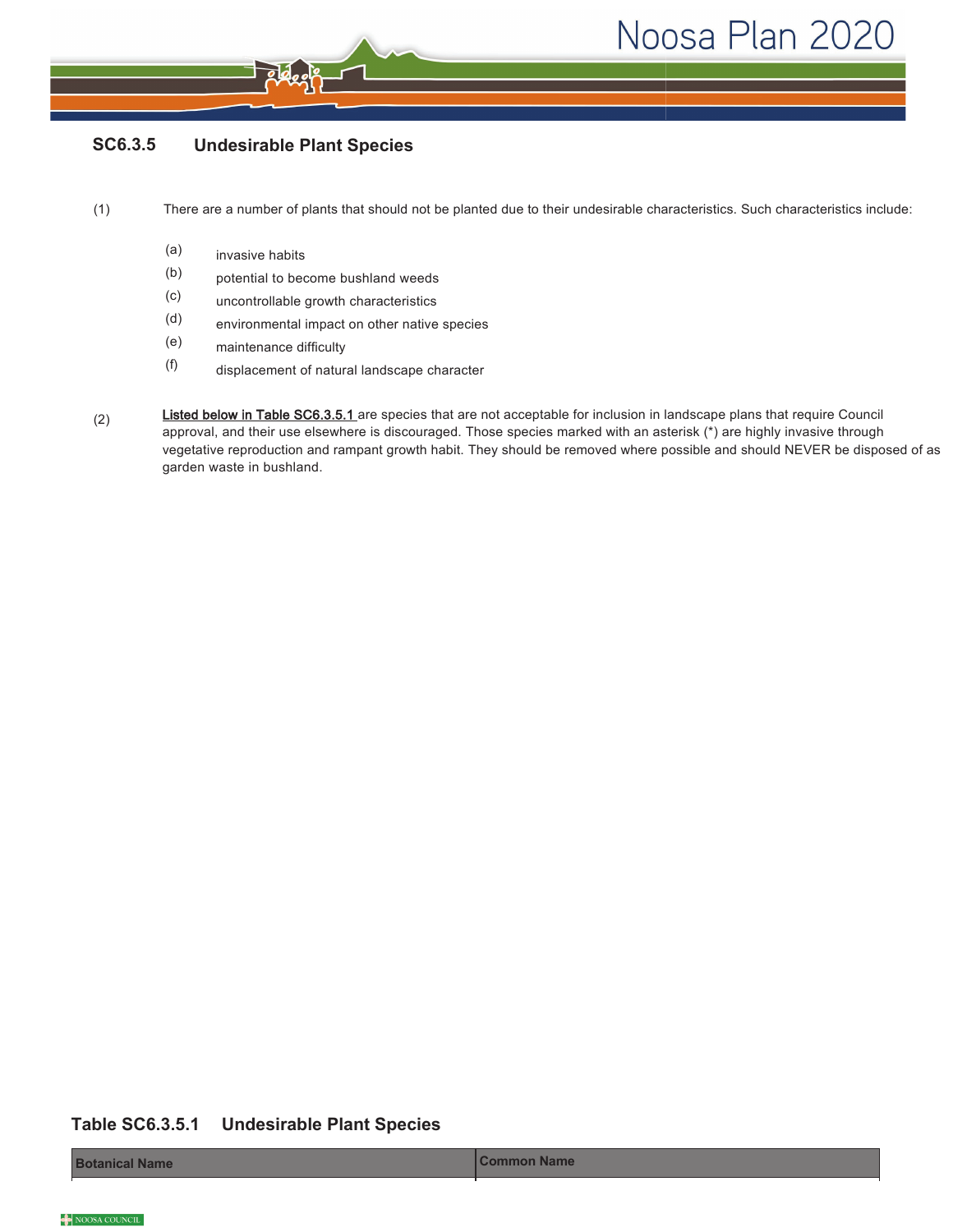### **Botanical Name Botanical Name Botanical Name Botanical Name**

Agave spp Anredera cordifolia\* Arecastrum romanzoffianum Aristolochia durior\* Aristolochia elegans\* Aristolochia macrophylla\* Exotic species of Aristolochia is poisonous to the Richmond Birdwing butterflies Bambusa spp Bougainvillea spp Buddleja madagascariensis Bryophyllum spp\* Callisia fragrans Canna indica Cardiospermum grandiflorum\* Cassia obtusifolia Celtis sinesis Cinnamomum camphora Cortaderia silloana Corymbia torelliana Diospyros kaki Duranta repens Euphorbia cyathophora Ficus elastica Fraxinus griffithi Gloriosa superba\* Impatiens walleriana Ipomoea acuminata\* Ipomoea cairica\* Ipomoea indica\* Koelreuteria elegans Lantana camara Lantana montevidensis Leucaena spp Ligustrum lucidum Ligustrum sinense Lonicera japonica\* Macfadyena unguis-cati\* Murraya exotica Nephrolepis cordifolia Ochna serrulata Passiflora suberosa\* Pinus spp Protoasparagus afticanus\* Protaspargus densiflorus\* Protasparagus plumosus\* Radermachera sinica Rhapiolepis indica Sansevieria trifasciata Schefflera actinophylla Schinus molle Schinus terebinthifolia Senna coluteoides Senna floribunda Spathodea campanulata (fallen flowers are a hazard to pedestrians in paved areas) Tecoma stans Tithonia diversifolia Thunbergia alata\*

## Madeira Vine Cocos Palm Dutchman's Pipe

Bamboo all varieties Bougainvillea Buddleja Mother of Millions Purple succulent

**Balloon Vine** Sicklepod Chinese Elm Camphor Laurel Pampas Grass Cadaghi Gum Persimmon Tree **Butterfly Bush** Dwarf Poinsettia Rubber Tree Himalavan Ash Glory Lily Balsam

Mile a Minute Morning Glory Golden Rain Tree Lantana Creeping Lantana Leucaena **Broad Leaf Privet Small Leaf Privet** Honeysuckle Cats Claw Creeper Mock Orange Fishbone Fern Ochna Corky Passion Vine Exotic pine trees Asparagus Fern Asparagus Fern Climbing Asparagus Fern Asian Bell Tree Indian Hawthorn Mother in Laws Tongue Umbrella Tree Pepper Tree Broad Leaf Pepper Tree Easter Cassia Winter Cassia African Tulip Tree Yellow Bells Japanese Sunflower Black-eyed Susan Wandering Jew Singapore Daisy

NOOSA COUNCIL